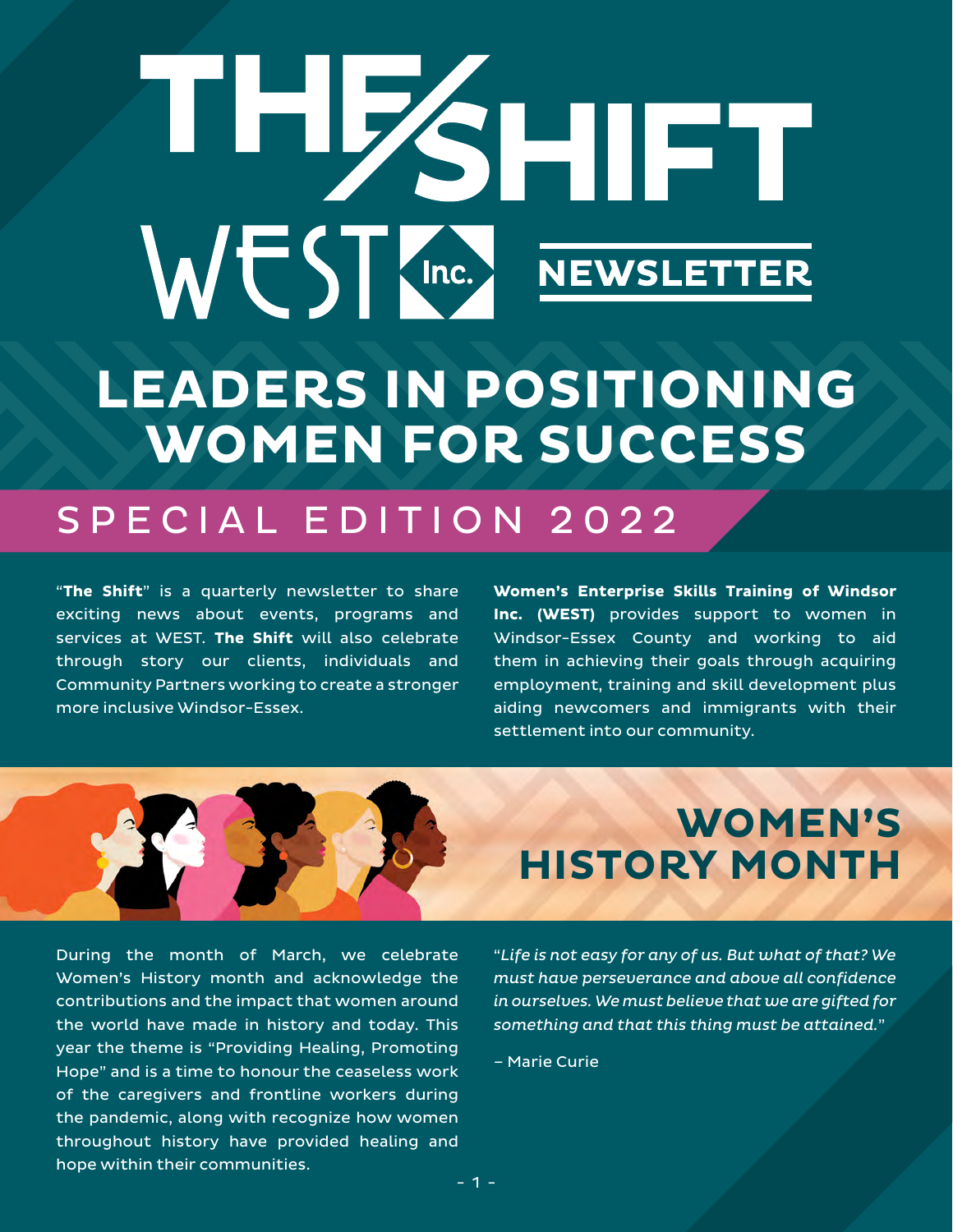### STRATEGIC PLAN 2021-2023

As WEST Inc. continues its efforts to create services that meet the expanding needs of staff, clients and our community, as an organization the development of a 2021-2023 strategic plan was designed as a framework to support the work of WEST Inc. and the progression of the organization as a whole.

[VIEW STRATEGIC PLAN](https://www.westofwindsor.com/strategic-plan-summary-report)

# **SETTLING IN… CONNECTING INDIVIDUALS TO THE COMMUNITY**



Putting a smile on the face of a child, a woman in need, or a newcomer family - this was the target for the members of WEST's Management Steering Committee (MSC) for the holiday season of 2021. The MSC members volunteered their time to organize the "Gift of Giving Fundraiser" that was sponsored by Tim Hortons on 800 Wyandotte St. E.,

who donated 280 cups of coffee and 250 cookies. A total of \$749 was raised, and the committee was able to purchase toys and gift cards for families and their children. WEST's MSC members also organized a Food Drive. Language and Skills Training participants and staff generously donated 564 non-perishable items to NISA Homes, a local shelter for women and their children. These two events were a success based on kindness demonstrated by everyone. Thank you all - WEST MSC members, students, staff and management!

#### THE EMPOWERING WOMEN FOR EMPLOYMENT PROGRAM (EWE)

The EWE intake 5 completed on November 5th, 2021 and intake 6 completed on February 25th, 2022. The program consists of 8 weeks full-time training in Employability, Computer, Public Speaking, WHMIS, CPR/First Aid; and Networking opportunities with local employers & professionals plus a 5-week volunteer placement.

Poornima Jeyaram Navaneethan, a participant in intake 5 had the opportunity complete her EWE Volunteer Placement at St. Clair College with the Genesis Entrepreneurship Centre under the supervision of Susan Taylor, Program Manager of Innovation, Entrepreneurship and Student Experience. Poornima stated that the Volunteer Placement experience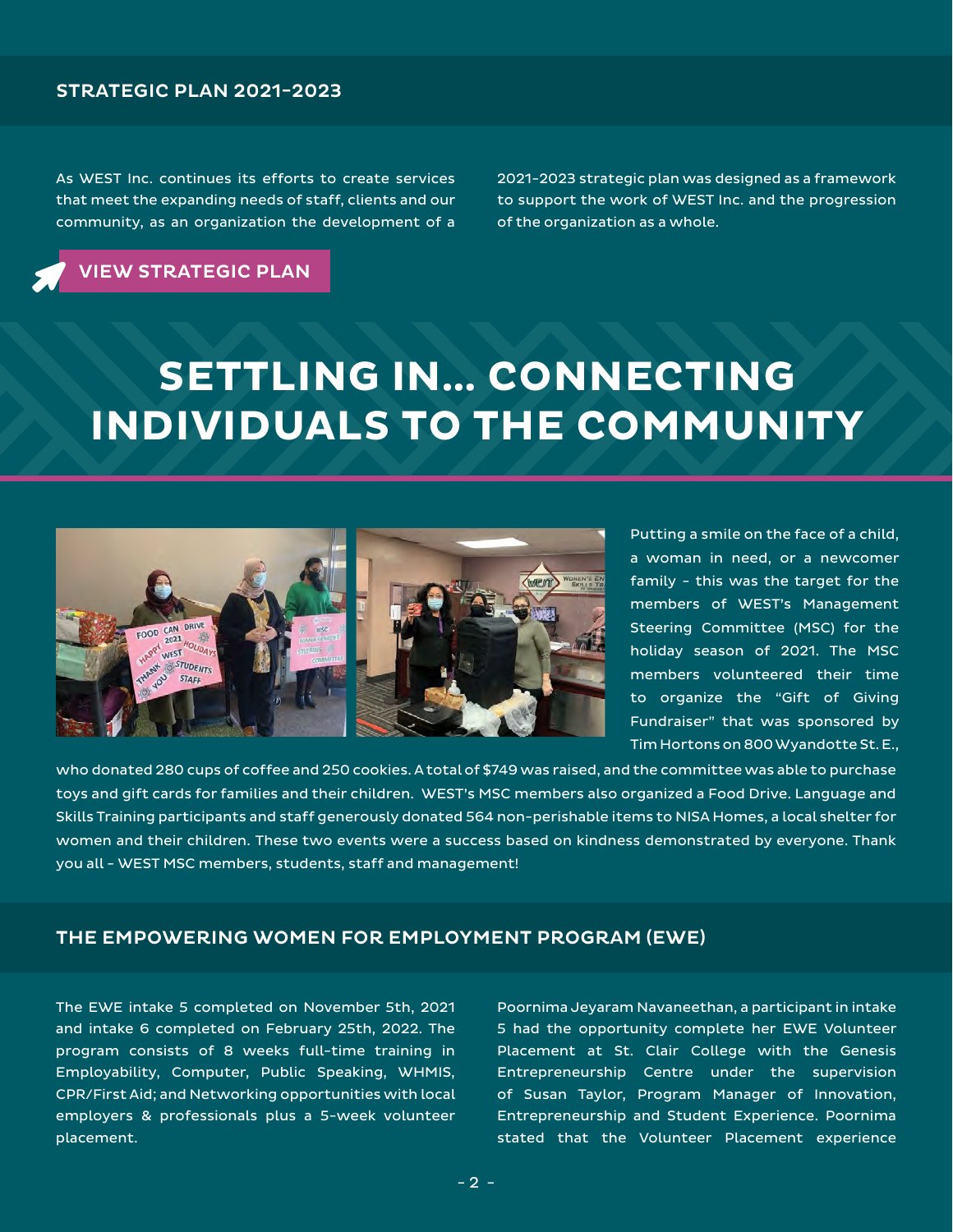at St. Clair College enabled her to improve not only her communication and organizational skills, but also allowed her to enhance her presentation skills. Poornima was given an opportunity to use the graphic designing tool Canva, attend executive meetings, as well as present CRM to St. Clair College team. Poornima had a wonderful learning experience due to the welcoming atmosphere created by Susan Taylor, who was friendly, helpful, and a supportive mentor.

Cynthia Padilla, a Century 21 Realty Agent and an EWE Volunteer Placement hosts, was very delighted with the EWE program. Cynthia mentored Rua Kheder during her placement at Century 21 last November 2021 and was later hired part-time as an Administrative Assistant, effectively after completing her placement. Cynthia mentioned that the EWE program had prepared the client well to be job ready and she will definitely recommend the EWE Volunteer Placement to other businesses.

This program is funded by Immigration, Refugee, Citizenship Canada (IRCC).

## **#YQG YOUTH**

### SEAT (SCIENCE, ENGINEERING, ARTISTRY & TECHNOLOGY)

The past few months have been quite exciting for our SEAT participants. As a team we continue to find ways to engage the youth in our community, and give back through the Card Making for Seniors program. The SEAT program staff distributed over 400 greeting cards to the Devonshire Retirement Residence, Marentette Rest Home, Chartwell Oak Park Terrace Retirement Residence, Sunrise Senior Living – Sunrise of Windsor, and the Riverside Place Long Term Care Home by Revera. The goal of this initiative is to bring a smile to the faces of our seniors in Windsor-Essex.

The participants and staff of the SEAT program attended the Diana Bereford-Kroeger (DBK) Book Cub Tree Planting activity, which took place on November 6th, 2021 in Amherstburg. The Women in STEAM Panel Discussion was held on December 8th, 2021. We would like to thank the following panelists for sharing their inspirational journeys with our participants: Kit O'Sullivan (Nav Canada), Anesha Santhanam (Likeable STEM, USA), Annika Santhanam (Likeable STEM, USA), Catherine Wilson (University of New Brunswick), Kelsea Gust (Wrk Technologies Inc., Montreal) and Dr. Olga Palazhchenko (University of New Brunswick) and Lorraine Steele (Sho Art, Spirt & Performance Studio).

Our intake 6 participants also completed their 3-Day Leadership Training with the Richard Peddie Leadership Initiative with the Odette School of Business, University of Windsor. A special thank you to Dr. Martha Reavley and her team! Some of our participants also attended the Master Shot Summit, as well as the University of Windsor-UWindsor Engineering Display Day.

The SEAT program in collaboration with the Art Gallery of Windsor hosted the RISE UP project where the students participated in two bread-making workshops with Jude Abu Zaineh, a Palestinian-Canadian interdisciplinary artist and cultural worker. Stay Tuned for our Cookbook!

For more information about the SEAT program, please connect with [seita@westofwindsor.com](mailto:seita@westofwindsor.com).

This program is funded by the Government of Canada under the Canada Service Corps, Science, Ingénierie, Art et Technologie est financé par le gouvernement du Canada dans le cadre de Service jeunesse Canada.





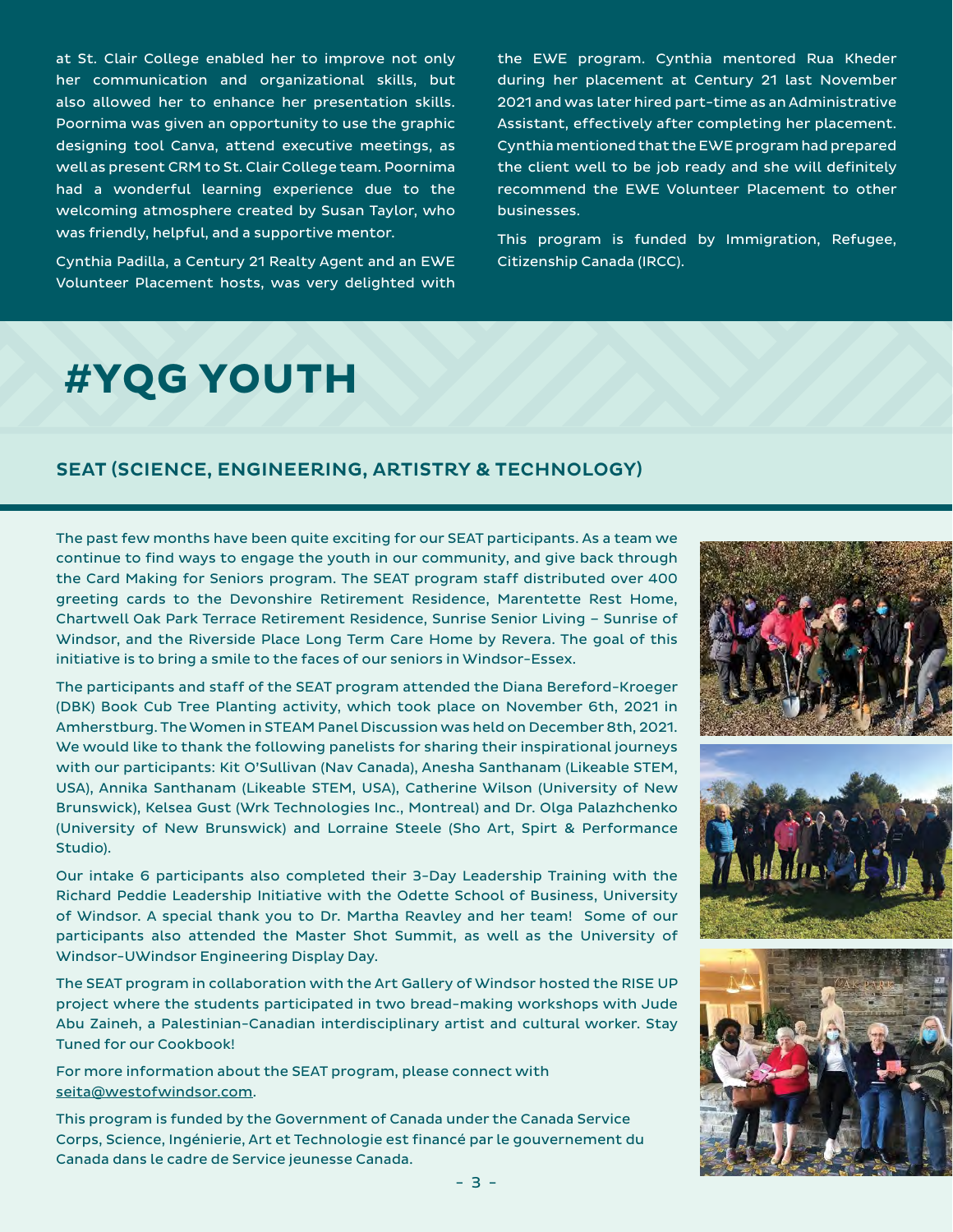The participants in LEAD 3 intake 8 completed the Science of Well- Being course on Coursera, delivered by a Professor of Psychology at Yale University. The course engaged the participants weekly in a series of challenges designed to increase their happiness, build more productive habits, learn about stress management, and the necessary coping skills to balance their professional and personal lives. Each participant created their own customized vision board to have a physical reminder of their goals. The participants were given supplies and clear instructions for designing a vision board that would incorporate their aspirations for their future endeavours. The participants loved the experience

of producing a visual prompt to aid, encourage and conceptualize the lessons learned from the course. In addition, each participant presented their vision board at their graduation ceremony on December 31st 2021, making it a success. The LEAD Program continues to effectively prepare its participants to integrate into the workforce by being well-equipped to achieve their objectives.

This program is funded by the Federal Government.

# **SKILLS + TRAINING + NETWORKING = A CAREER WIN!**

### EMPLOYMENT SERVICE

Employment Service at WEST provides customized support to job seekers. Our team of Job Developers/ Employment Counsellors assist job seekers from all backgrounds by providing coaching and support in taking the next step towards obtaining and maintaining a job. All services are offered at no cost to both job seekers and employers.

We have been successfully providing virtual services for the safety of our clients, visitors and employees. To get connected, book an Orientation session or to find out more about how our programs can assist your company, please contact (519) 256-6621, via email at [info@westofwindsor.com](mailto:info@westofwindsor.com) or visit our website [www.westofwindsor.com](https://www.westofwindsor.com/).

| <b>JOB SEEKERS</b>                                    | <b>EMPLOYERS</b>                                                                                                                     |  |  |  |  |  |  |
|-------------------------------------------------------|--------------------------------------------------------------------------------------------------------------------------------------|--|--|--|--|--|--|
| Individualized employment counselling.<br>$\bullet$ . | One-stop shop for recruitment and retention.<br>$\bullet$                                                                            |  |  |  |  |  |  |
| Resumes and cover letter assistance.<br>$\bullet$ .   | Access qualified and motivated candidates that<br>$\bullet$<br>have been pre-screened based on your company's<br>needs.              |  |  |  |  |  |  |
| Access to job postings and referrals.                 | Space for job fairs and one-on-one interviews with<br>$\bullet$<br>candidates.                                                       |  |  |  |  |  |  |
| Employment workshops.                                 | Industry council meetings and opportunities to<br>$\bullet$<br>connect with other local companies.                                   |  |  |  |  |  |  |
| Second Career applications.                           | Financial training incentives to assist your company<br>$\bullet$<br>in subsidizing some of the hiring and training costs.           |  |  |  |  |  |  |
| Resource Centre and access to computers.<br>$\bullet$ | Canada Ontario Job Grant applications to assist<br>$\bullet$ .<br>you in funding the training of your new and existing<br>employees. |  |  |  |  |  |  |
| Job placements and employment supports.               | Apprenticeship signing and retention bonuses for<br>$\bullet$<br>employers hiring a registered apprentice.                           |  |  |  |  |  |  |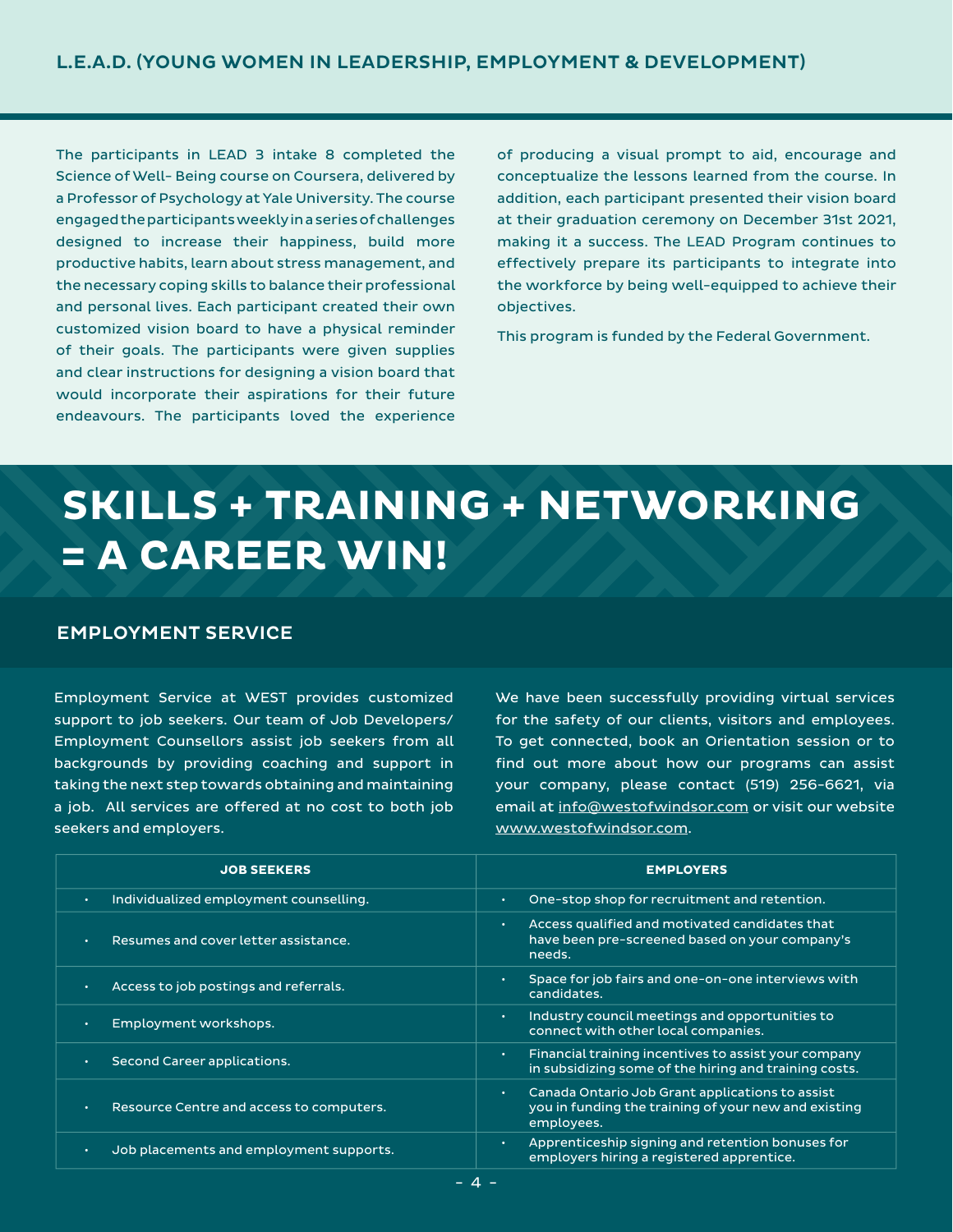*"My experience with WEST has been excellent. They have been very informative, helpful and supportive on my journey in my change of career. I would highly recommend them to any woman looking for help in re-entering the workforce."* 

*"My counselor was very interested in my process. She helped me to organize my resume, preparing for interview and her suggestions were very helpful during my hiring process."*

*"My counselor's help was extremely useful which can be described as life changing. I was very fortunate to have been paired up with an experienced and devoted person."*

This program is funded by the Government of Ontario.

### WOMEN IN SKILLED TRADES (WIST)

The participants from the 8th intake of our CNC/ Industrial Mechanic Millwright Pre-Apprenticeship Program completed their in-class training on December 17, 2021. Together, we are now working on obtaining work placements in order for them to apply the skills they have learned during the in-class training. The participants from this intake were also given the opportunity to obtain their CWB Welding Certificate, which was received as a very beneficial addition to the program. We wish all our participants the best of luck and continued success as they progress with their journey in the skilled trades. #WomenInSkilledTrades #WhyNotHer

To register for our next intake, please contact WEST at (519) 256-6621 or apply on-line at our website https:// www.westofwindsor.com/women-in-skilled-trades/

#### [https://www.westofwindsor.com/women-in-skilled](https://www.westofwindsor.com/women-in-skilled-trades/)[trades/](https://www.westofwindsor.com/women-in-skilled-trades/)

This program is funded by the Government of Ontario, with additional funding support from the Canadian Women's Foundation.

#### **Success Story:**

"*A few years ago I had dropped out of nursing school with no idea what I wanted to do with my life. I then worked a few minimum wage jobs with no career in sight until my friend found an advertisement for WEST and thought I might be interested. Applying for the program has been one of the best decisions I've ever made, I've gained so many skills & finished school with multiple job offers that will actually turn into a career. This program is the reason I went from living pay cheque to pay cheque to actually being able to save and invest my money. I will forever recommend this program to all women I know looking for a rewarding career.*"



### INTRODUCTION TO CONSTRUCTION AND CRAFT TRADES FOR WOMEN

The Introduction to Construction and Craft Trades program for Women (ICCTW) is a new program that started at WEST in April 2021. This program is offered in partnership with Labourers' International Union of North America (LIUNA 625). It is specifically designed to facilitate women's entry without them having prior experience or knowledge to the Construction, Craft Worker and Cement (Concrete) Finisher Trades. This short-term training program provides participants with basic knowledge and exposure to apprenticeship training. ICCTW is a sector specific training that prepares them for employment in the construction sector, ultimately leading them to pathways for obtaining their RED Seal designation. We have successfully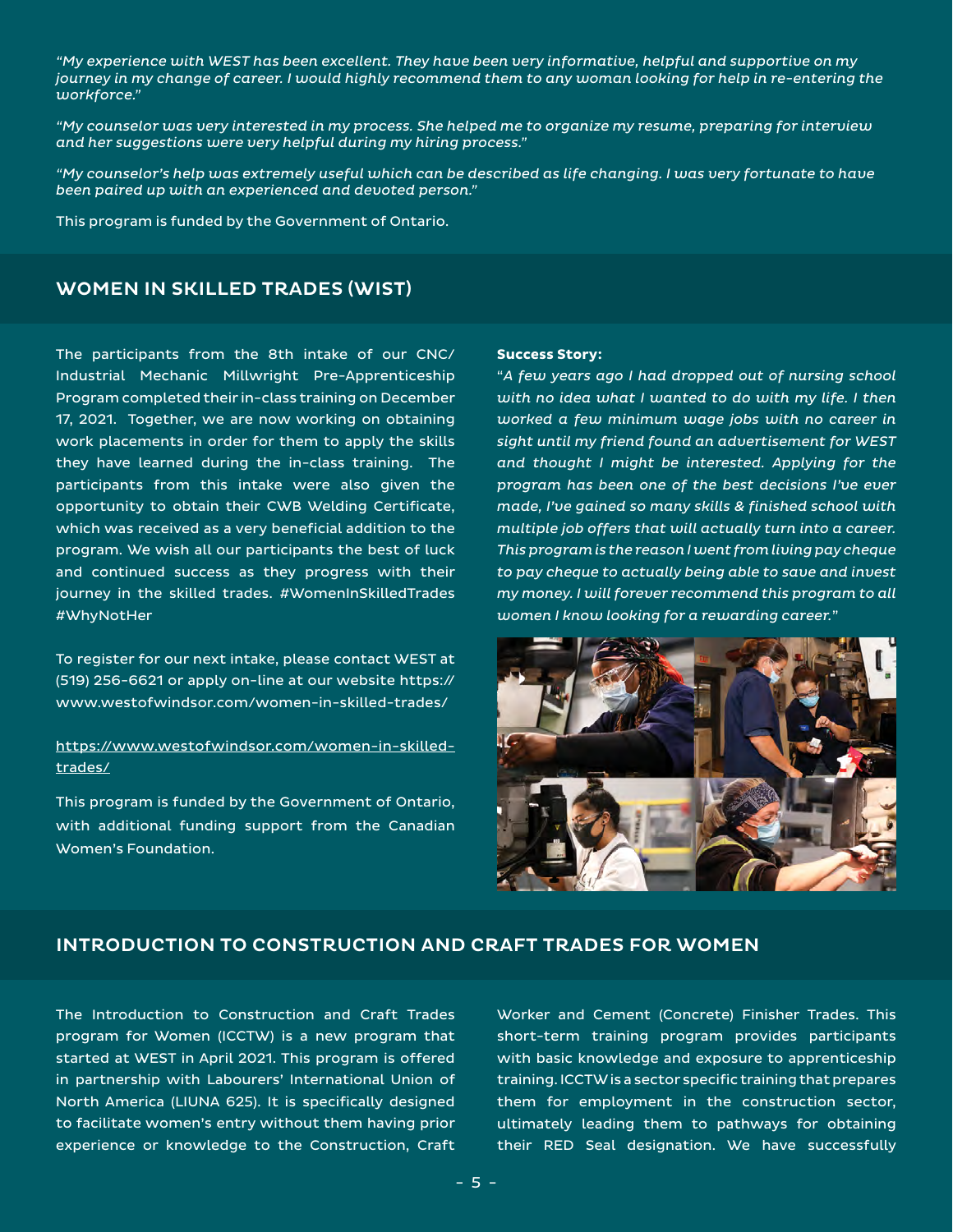completed two intakes of this program training 20 women to pursue careers in trades. Since the start of this program, we have gained great success. Some of our participants secured employment with the International Gordie Howe Bridge project, where they are currently pursuing apprenticeship opportunities, along with others displaying continuous accomplishments in their career journeys as they are completing their work placements with local and regional construction firms.

To register for our next intake, please contact WEST at (519) 256-6621 or apply on-line at our website [https://www.westofwindsor.com/introduction-to](https://www.westofwindsor.com/introduction-to-construction-and-craft-trades-for-women-icctw/)[construction-and-craft-trades-for-women-icctw/](https://www.westofwindsor.com/introduction-to-construction-and-craft-trades-for-women-icctw/)

*"All 3 of us here at BNA have been offered employment until March and are part of LiUNA now. Thanks very much securing these positions for us. It's been really special to be part of the project especially getting our foot in the door with the trades."* 

*"We are all extremely impressed with our new hires. They have been prompt, polite and eager to learn. I have never had one new hire learn as quickly as these students let alone two. They have fit in well with the rest of the crew and we look forward to seeing them learn and improve in the weeks to come."* 

[https://www.westofwindsor.com/introduction-to](https://www.westofwindsor.com/introduction-to-construction-and-craft-trades-for-women-icctw/)[construction-and-craft-trades-for-women-icctw/](https://www.westofwindsor.com/introduction-to-construction-and-craft-trades-for-women-icctw/)



#### COMPUTER TRAINING

WEST has been providing training opportunities to help participants gain essential computer skills, and enhance their confidence to utilize them. Our programs range from introducing basic knowledge of computer hardware and commonly used computer applications, to online safety and computing in the cloud, as well as certification courses in Microsoft Office applications.

Our Microsoft Excel course started on January 4th, 2022. Students have embarked on learning this valuable software using daily lessons and packages as well as receiving ongoing instructor support. Lessons include written and video instructions, which allow students the flexibility to complete their work in their own time and in the comfort of their home. Students also have access to Jasperactive, to help them test the skills they are learning and get instant feedback.

To register for our next intake of Microsoft Office training, please contact WEST at (519) 256-6621.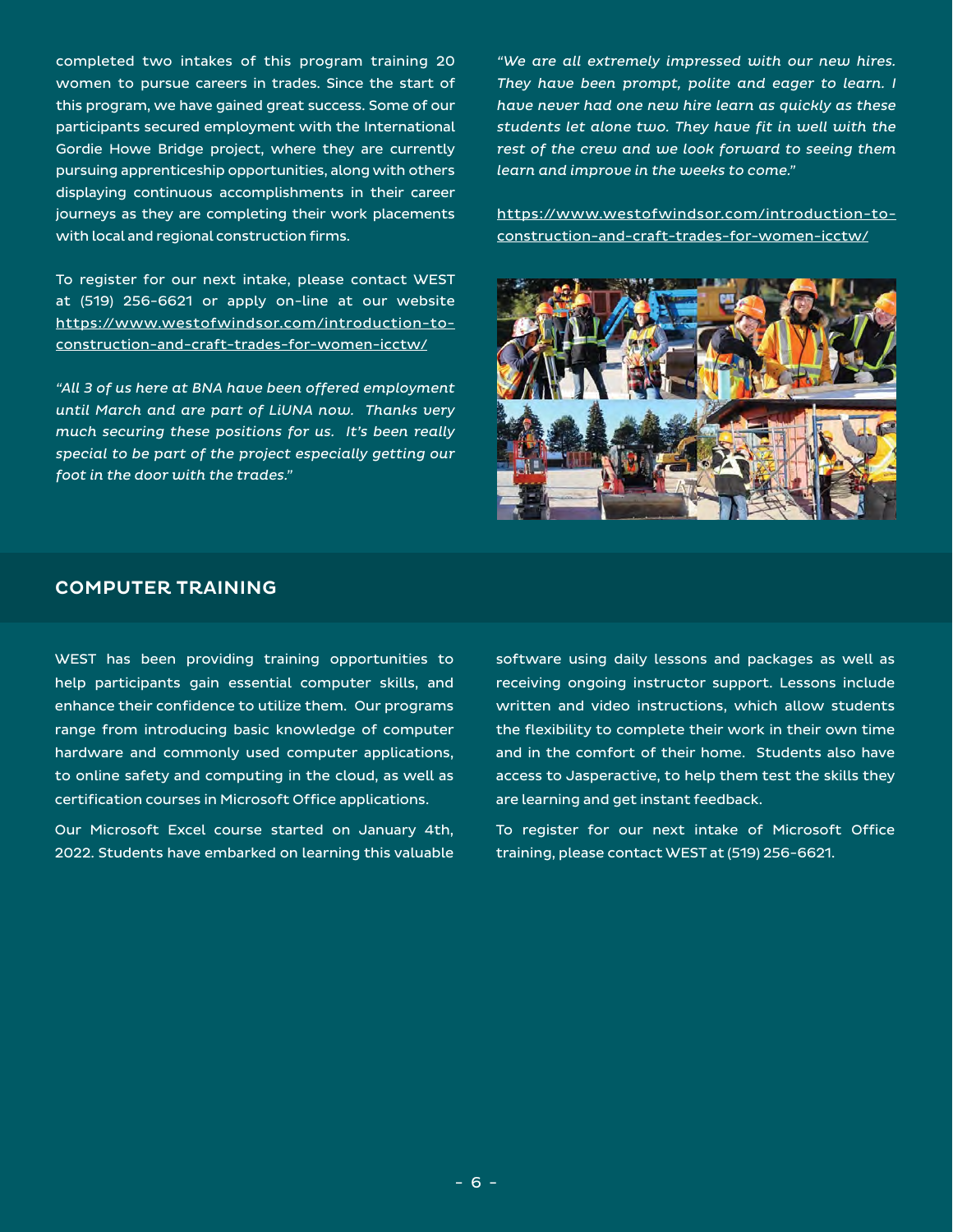# EMPLOYER HUB

 Women's Enterprise Skills Training of Windsor Inc. (WEST) would like to express a sincere "Thank you" to the employers, who during the pandemic have continued to support our clients by providing volunteer and work placements. We understand that the past two years have been challenging for the Windsor-Essex community and through your assistance with training and employment opportunities for our clients, you have enabled them to develop skills, build confidence and aid them towards self-sufficiency.

"*None of us got to where we are alone. Whether the assistance we received was obvious or subtle, acknowledging someone's help is a big part of understanding the importance of saying thank you.*"

– Harvey Mackay

# **CHILD'S PLAY**

### WEST CHILD CARE & CNC CENTRE

Exercising is very important for children and is a great way to improve their mental and physical health along with their overall well-being. It can be challenging to find time to ensure that your kids are getting the exercise, especially with COVID-19 restrictions and cold weather-limiting time outside, but there a many activities that can be done together during family time, to help keep your children moving.

The website [At-Home Exercises for Kids \(himama.com\)](https://www.himama.com/blog/at-home-exercises-for-kids-covid19/) provides a variety of easy and fun exercise videos that children can follow along to at home. This is a fun way to ensure that your children are getting the exercise that they need while having fun and being creative.









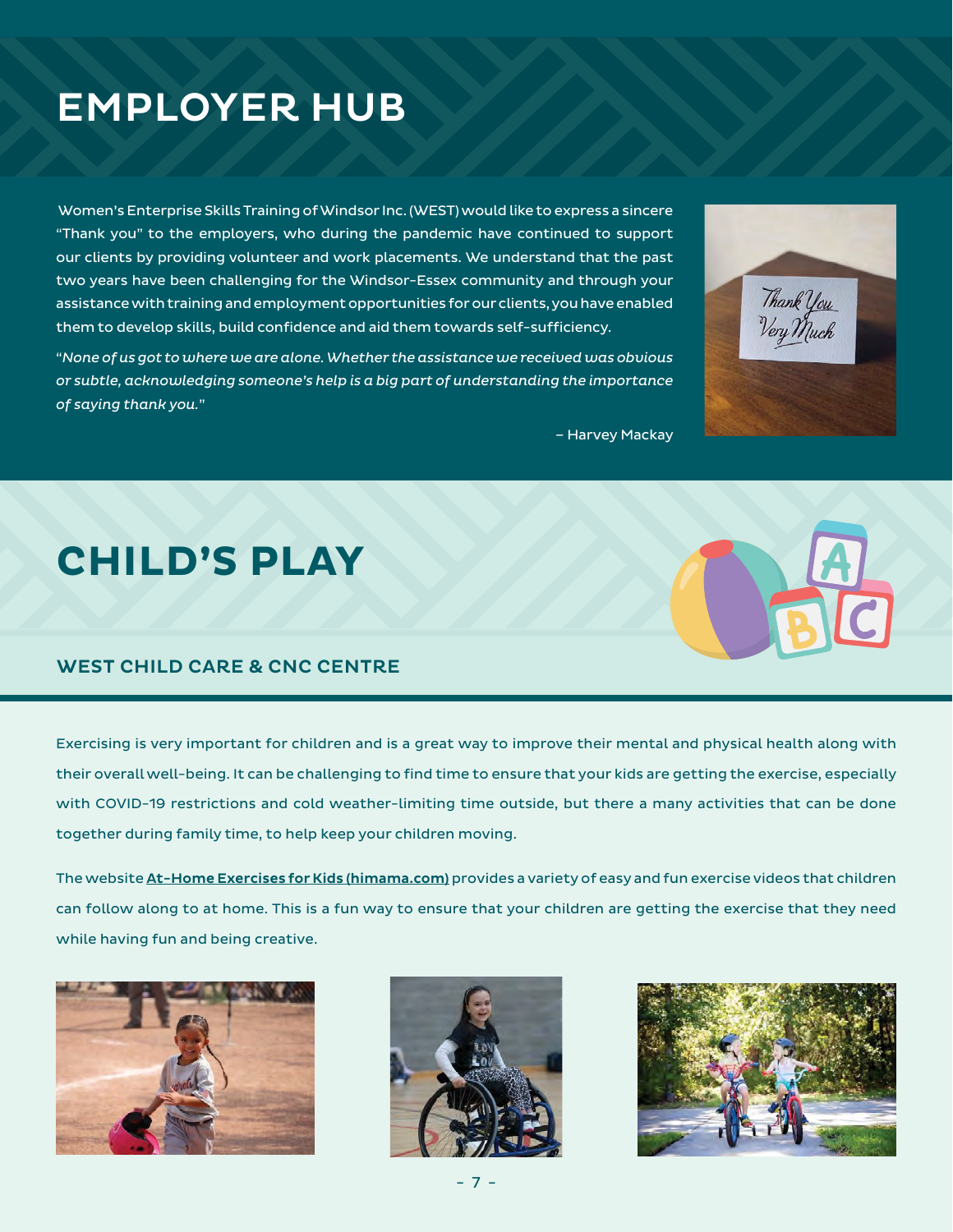# COMMUNITY FEATURE

On Tuesday March 8th, Women's Enterprise Skills Training of Windsor Inc. (WEST) celebrated International Women's Day with our annual IWD Gala, which was held virtually for the second year. The theme this year was "#BreakTheBias";

- Imagine a gender equal world.
- A world free of bias, stereotypes, and discrimination.
- A world that is diverse, equitable, and inclusive.
- A world where difference is valued and celebrated.
- Together we can forge women's equality.
- Collectively we can all **#BreakTheBias**.

# International Women's Day *Virtual Gala 2022* **#BreakTheBias**

**WOMEN'S ENTERPRISE<br>SKILLS TRAINING** 

#### **[International Women's Day 2022](https://www.internationalwomensday.com/)**

#### **[www.internationalwomensday.com](https://www.internationalwomensday.com/)**

International Women's Day continues to be a great opportunity to recognize and highlight the women, champions and female leaders in Windsor-Essex that are committed to gender equality and inclusivity in our workplaces and community. Although, we know there are still many challenges and work to do, IWD is celebration of our commitment for positive change, while we come together as a community.



This year WEST had the pleasure of Dr. Beverly Jacobs as the keynote speaker for the event.

BEVERLY JACOBS, CM, LLB, LLM, PHD MOHAWK NATION OF THE HAUDENOSAUNEE CONFEDERACY, BEAR CLAN Lawyer, Scholar, Senior Advisor, Safety and Anti-Violence Advocate for Indigenous Women and Girls, International Speaker, Consultant, Researcher, Writer & Public Speaker.

Dr. Beverly Jacobs' work centres around ending gendered colonial violence against Indigenous peoples and restoring Indigenous laws, beliefs, values, and traditions. Her research focuses on Indigenous Legal Orders, Indigenous Wholistic

Health, Indigenous Research Methodologies, and Decolonization of Eurocentric Law. Her research combined with her advocacy has translated into national and international recognition, including many awards. Just to highlight a couple, Dr. Jacobs received the Laura Legge Award from the Law Society of Ontario in 2021 and she was inducted as a Member of the Order of Canada in 2018. In 2008, she also received a Governor General's Award in Commemoration of the Person's Case in recognition of her contribution to the advancement of Aboriginal women's equality.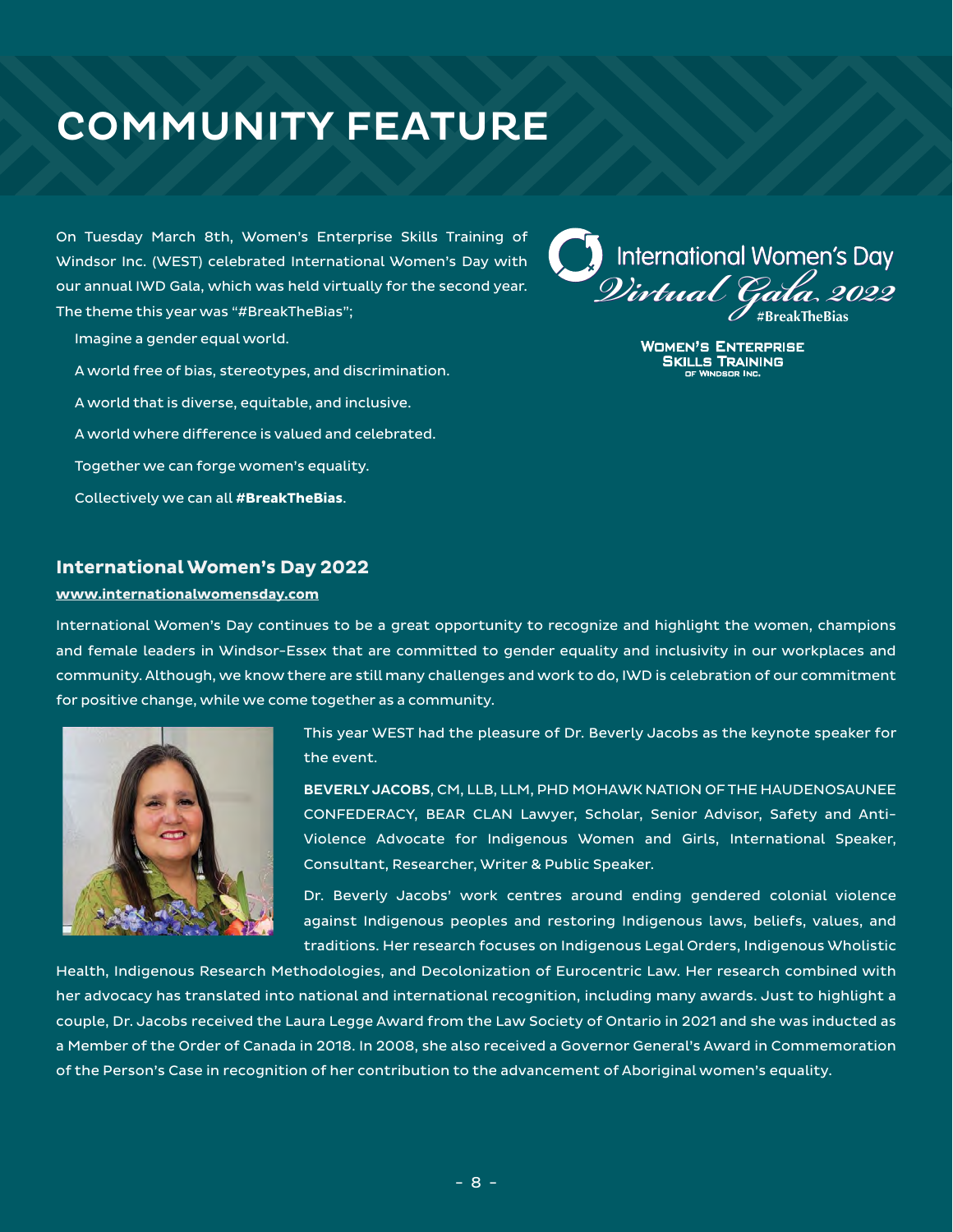### JOURNEY TOWARDS SUCCESS AWARDS

The Journey Toward Success Award was created by Women's Enterprise Skills Training of Windsor Inc. (WEST) to recognize Community Partners in Windsor-Essex County who are invested in helping WEST and our participants achieve their goals, plus occasionally go the extra mile!

WEST acknowledges the individuals, businesses and organizations in Windsor-Essex that support Women's Enterprise Skills Training of Windsor Inc. (WEST), its mission and assist women on their journey toward success during the IWD Gala.

The following award recipients in each category received a **WEST 2022 Journey Towards Success Award**:

- Break the Bias Award Recipient: Bridging North America
- New Excellence in Partnership Award Recipient: John Wigle, Bike Windsor Essex
- The VIP Award New Business Partner Recipient: Academy Truck Driving
- The Phenomenal Women Award Recipient: Evon Karayan, WEST Participant
- Innovation Award Recipient: Priya Chana, WEST Participant
- Diversity Equity and Inclusion Award Recipient: Bonnie Douglas, CCWESTT
- Sisterhood Award Recipient: Sungee John, ECCCA
- Perseverance Award Recipient: Dr. Ali Khan, Advanced Urgent Dental
- Youth Community Leadership Award Recipient: Fatima Al Hakim, WEST Participant
- Allyship Award Recipient: Justin Falconer, Workforce Windsor Essex
- Influencer Award Recipient: Marium Tolson- Murtty, University of Windsor
- Visionary Award Recipient: Susan Taylor, St. Clair College, Genesis
- Daphne V. Clarke Trailblazer Award Recipient: Maryan Amalow, OPUS University of Windsor

### **WEST would like to also express our gratitude towards the IWD Gala 2022 Sponsors.**